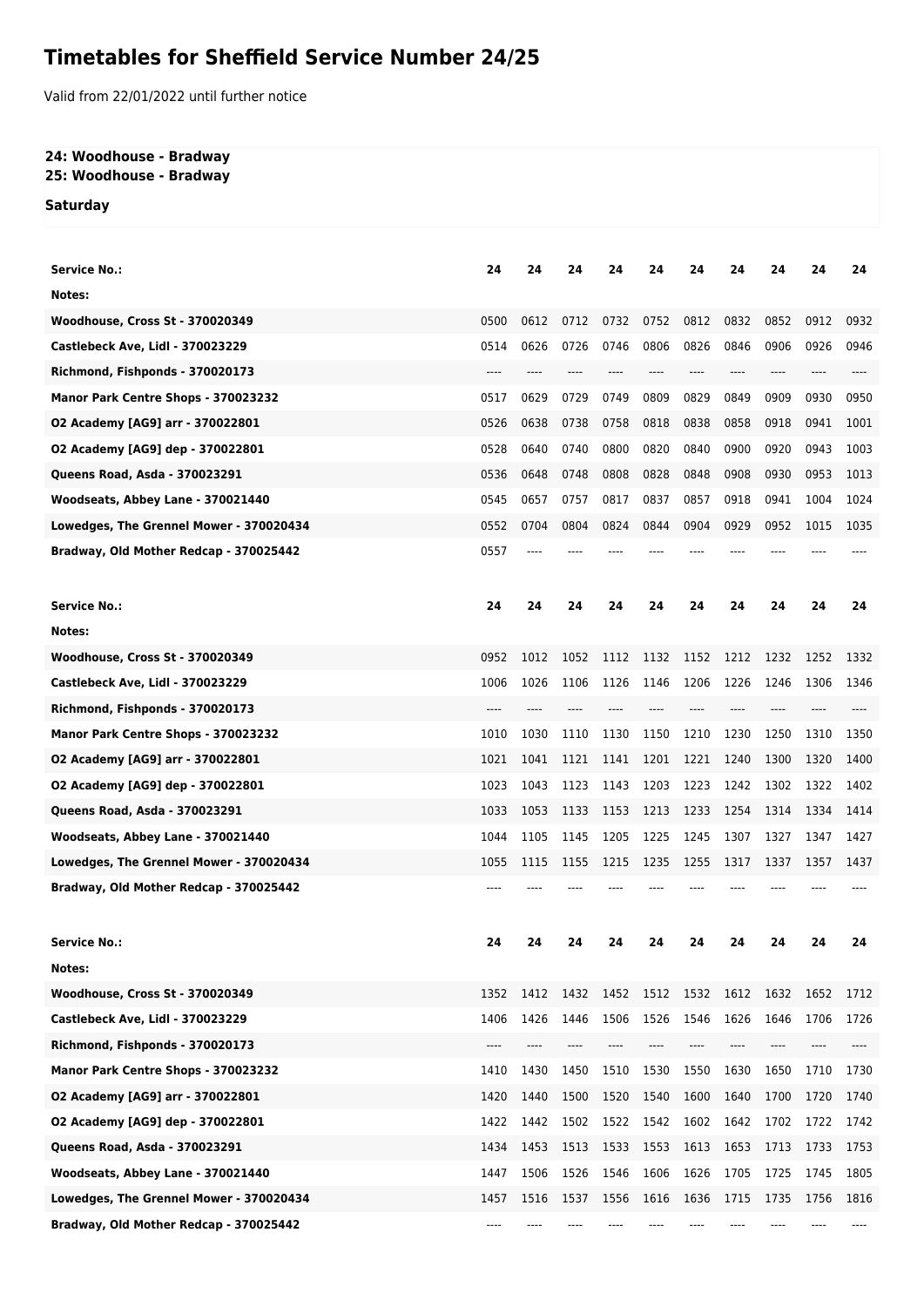| <b>Service No.:</b>                     | 24      | 24   | 24   | 24   | 25   | 25    | 24   | 25    | 24    | 25    |
|-----------------------------------------|---------|------|------|------|------|-------|------|-------|-------|-------|
| Notes:                                  |         |      |      |      |      |       |      |       |       |       |
| <b>Woodhouse, Cross St - 370020349</b>  | 1732    | 1808 | 1838 | 1909 | 1920 | 1950  | 2005 | 2035  | 2105  | 2135  |
| Castlebeck Ave, Lidl - 370023229        | 1746    | 1822 | 1852 | 1923 | ---- | ----  | 2019 | $---$ | 2118  | $---$ |
| Richmond, Fishponds - 370020173         | $--- -$ |      |      | ---- | 1930 | 2000  | ---- | 2045  | $---$ | 2145  |
| Manor Park Centre Shops - 370023232     | 1749    | 1826 | 1856 | 1927 | 1936 | 2006  | 2023 | 2051  | 2121  | 2151  |
| 02 Academy [AG9] arr - 370022801        | 1758    | 1837 | 1907 | 1938 | 1946 | 2015  | 2032 | 2100  | 2130  | 2200  |
| 02 Academy [AG9] dep - 370022801        | 1800    | 1839 | 1909 | 1940 | ---- | ----  | 2034 | ----  | 2132  | ----  |
| Queens Road, Asda - 370023291           | 1808    | 1849 | 1919 | 1949 | ---- | $---$ | 2042 | ----  | 2140  | ----  |
| Woodseats, Abbey Lane - 370021440       | 1817    | 1900 | 1930 | 1959 | ---- | ----  | 2051 | ----  | 2149  | ----  |
| Lowedges, The Grennel Mower - 370020434 | 1824    | 1911 | 1941 | 2006 | ---- | ----  | 2059 | ----  | 2157  | ----  |
| Bradway, Old Mother Redcap - 370025442  | 1829    | 1916 | 1946 | 2011 | ---- | ----  | 2104 | ----  | 2202  |       |
|                                         |         |      |      |      |      |       |      |       |       |       |
| <b>Service No.:</b>                     |         |      |      |      | 24   |       | 25   |       | 24    |       |
| Notes:                                  |         |      |      |      |      |       |      |       |       |       |
| Woodhouse, Cross St - 370020349         |         |      |      |      | 2205 |       | 2235 |       | 2305  |       |
| Castlebeck Ave, Lidl - 370023229        |         |      |      |      | 2218 | ----  |      |       | 2318  |       |
| Richmond, Fishponds - 370020173         |         |      |      |      | ---- |       | 2245 |       | ----  |       |
| Manor Park Centre Shops - 370023232     |         |      |      |      | 2221 |       | 2251 |       | 2321  |       |

**O2 Academy [AG9] arr - 370022801** 2330 2330 2330 2330 2330 2330 2330 **O2 Academy [AG9] dep - 370022801** 2332 2232 2332 **Queens Road, Asda - 370023291** 2340 **Moodseats, Abbey Lane - 370021440** 2349 2349 2349 2349 2349 2349 2349 **Lowedges, The Grennel Mower - 370020434** 2257 2357 **Bradway, Old Mother Redcap - 370025442** 2302 ---- 0002

## **24: Bradway - Woodhouse**

### **25: Bradway - Woodhouse**

#### **Saturday**

| <b>Service No.:</b>                     | 24   | 24   | 24   | 24   | 24   | 24   | 24   | 24   | 24   | 24   |
|-----------------------------------------|------|------|------|------|------|------|------|------|------|------|
| Notes:                                  |      |      |      |      |      |      |      |      |      |      |
| Bradway, Old Mother Redcap - 370025442  | 0455 | 0602 |      |      |      |      |      |      |      |      |
| Lowedges, The Grennel Mower - 370021348 | 0500 | 0607 | 0648 | 0718 | 0748 | 0808 | 0828 | 0848 | 0908 | 0928 |
| Woodseats, Library - 370021441          | 0509 | 0616 | 0657 | 0727 | 0757 | 0817 | 0837 | 0857 | 0918 | 0938 |
| Heeley Retail Park - 370021125          | 0514 | 0621 | 0702 | 0732 | 0802 | 0822 | 0842 | 0902 | 0925 | 0945 |
| Arundel Gate [AG3] arr - 370022802      | 0525 | 0632 | 0713 | 0743 | 0813 | 0833 | 0853 | 0913 | 0938 | 0958 |
| Arundel Gate [AG3] - 370022802          | 0527 | 0634 | 0715 | 0745 | 0815 | 0835 | 0855 | 0915 | 0940 | 1000 |
| Manor Park Centre Shops - 370023233     | 0537 | 0644 | 0725 | 0755 | 0825 | 0845 | 0905 | 0925 | 0951 | 1011 |
| Richmond, Fishponds - 370020171         | ---- |      |      |      |      |      |      |      |      |      |
| <b>Castlebeck Ave, Lidl - 370022776</b> | 0540 | 0647 | 0728 | 0758 | 0828 | 0848 | 0908 | 0929 | 0955 | 1015 |
| <b>Woodhouse, Cross St - 370020349</b>  | 0552 | 0659 | 0740 | 0810 | 0840 | 0900 | 0920 | 0943 | 1009 | 1029 |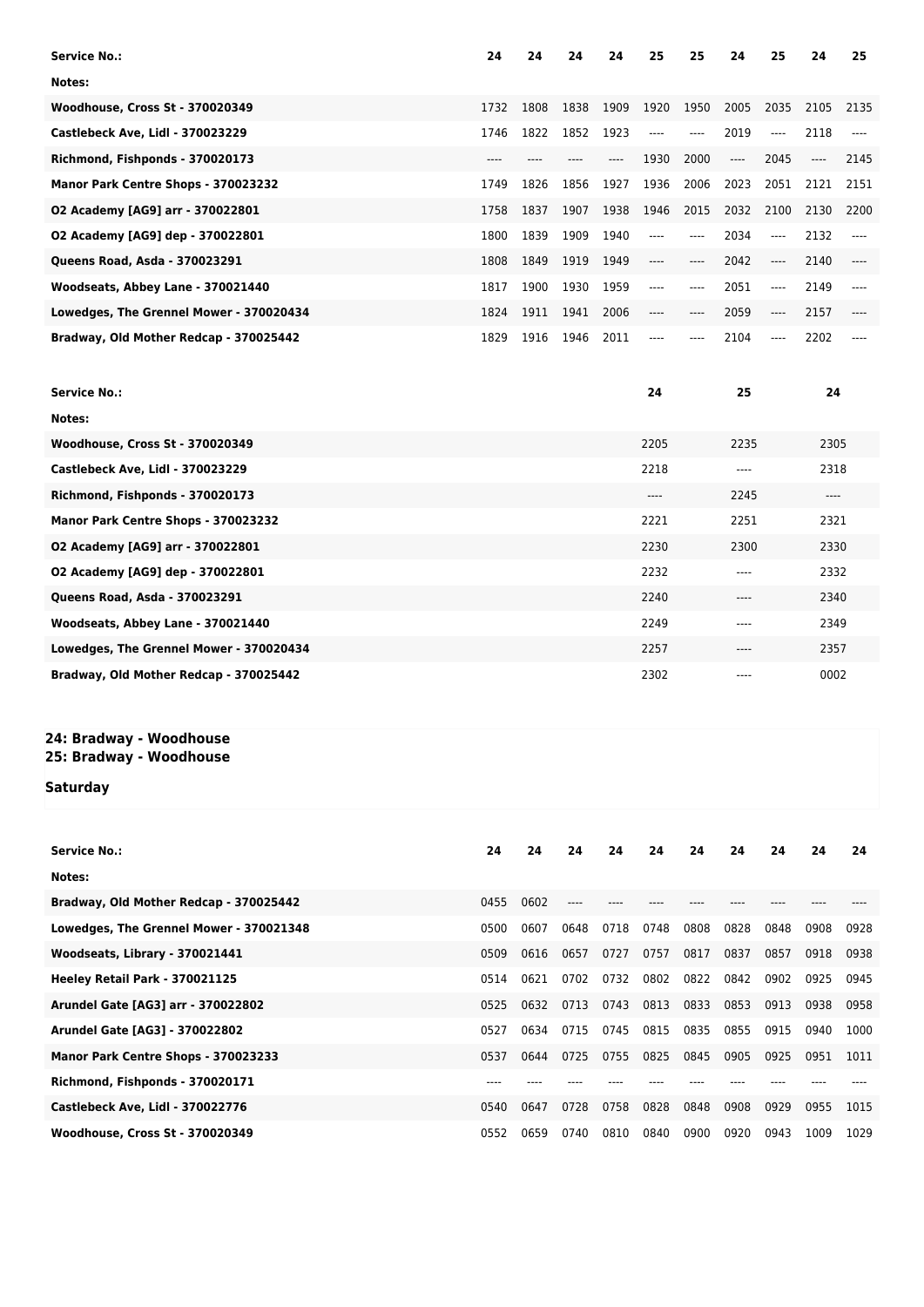| <b>Service No.:</b>                     | 24   | 24   | 24   | 24                            | 24   | 24   | 24                       | 24   | 24   | 24    |
|-----------------------------------------|------|------|------|-------------------------------|------|------|--------------------------|------|------|-------|
| Notes:                                  |      |      |      |                               |      |      |                          |      |      |       |
| Bradway, Old Mother Redcap - 370025442  |      |      |      |                               |      |      |                          |      |      |       |
| Lowedges, The Grennel Mower - 370021348 | 0948 | 1008 | 1028 | 1048                          | 1108 | 1128 | 1208                     | 1228 | 1248 | 1308  |
| Woodseats, Library - 370021441          | 0958 | 1018 | 1038 | 1058                          | 1118 | 1138 | 1218                     | 1238 | 1258 | 1318  |
| Heeley Retail Park - 370021125          | 1005 | 1025 | 1046 | 1106                          | 1126 | 1146 | 1226                     | 1246 | 1306 | 1326  |
| Arundel Gate [AG3] arr - 370022802      | 1018 | 1038 | 1100 | 1120                          | 1140 | 1200 | 1240                     | 1300 | 1320 | 1340  |
| Arundel Gate [AG3] - 370022802          | 1020 | 1040 | 1102 | 1122                          | 1142 | 1202 | 1242                     | 1302 | 1322 | 1342  |
| Manor Park Centre Shops - 370023233     | 1031 | 1051 | 1113 | 1133                          | 1153 | 1213 | 1253                     | 1313 | 1333 | 1353  |
| Richmond, Fishponds - 370020171         |      |      |      |                               |      |      |                          |      |      |       |
| Castlebeck Ave, Lidl - 370022776        | 1035 | 1055 | 1117 | 1137                          | 1157 | 1217 | 1257                     | 1317 | 1337 | 1357  |
| <b>Woodhouse, Cross St - 370020349</b>  | 1049 | 1109 | 1131 | 1151                          | 1211 | 1231 | 1311                     | 1331 | 1351 | 1411  |
| <b>Service No.:</b>                     | 24   | 24   | 24   | 24                            | 24   | 24   | 24                       | 24   | 24   | 24    |
| Notes:                                  |      |      |      |                               |      |      |                          |      |      |       |
| Bradway, Old Mother Redcap - 370025442  | ---- |      |      |                               |      |      |                          |      |      |       |
| Lowedges, The Grennel Mower - 370021348 | 1328 | 1348 | 1408 | 1448                          | 1508 | 1528 | 1548                     | 1608 | 1628 | 1648  |
| Woodseats, Library - 370021441          | 1338 | 1358 | 1418 | 1458                          | 1518 | 1538 | 1558                     | 1618 | 1638 | 1658  |
| Heeley Retail Park - 370021125          | 1346 | 1405 | 1425 | 1505                          | 1525 | 1545 | 1605                     | 1625 | 1645 | 1705  |
| Arundel Gate [AG3] arr - 370022802      | 1400 | 1419 | 1439 | 1519                          | 1539 | 1559 | 1619                     | 1638 | 1658 | 1718  |
| Arundel Gate [AG3] - 370022802          | 1402 | 1421 | 1441 | 1521                          | 1541 | 1601 | 1621                     | 1640 | 1700 | 1720  |
| Manor Park Centre Shops - 370023233     | 1413 | 1433 | 1453 | 1533                          | 1553 | 1613 | 1633                     | 1651 | 1711 | 1731  |
| Richmond, Fishponds - 370020171         | ---- |      |      |                               |      |      |                          |      |      |       |
| Castlebeck Ave, Lidl - 370022776        | 1417 | 1437 | 1457 | 1537                          | 1557 | 1617 | 1637                     | 1655 | 1715 | 1735  |
| <b>Woodhouse, Cross St - 370020349</b>  | 1431 | 1451 | 1511 | 1551                          | 1611 | 1631 | 1651                     | 1709 | 1729 | 1749  |
| <b>Service No.:</b>                     | 24   | 24   | 24   | 24                            | 24   | 24   | 25                       | 24   | 25   | 24    |
| Notes:                                  |      |      |      |                               |      |      |                          |      |      |       |
| Bradway, Old Mother Redcap - 370025442  | ---- | ---- | ---- | $\hspace{1.5cm} \textbf{---}$ | 1852 | 1922 | ----                     | 2000 | ---- | 2105  |
| Lowedges, The Grennel Mower - 370021348 | 1728 | 1748 | 1808 | 1828                          | 1857 | 1927 | $\overline{\phantom{a}}$ | 2005 | ---- | 2110  |
| Woodseats, Library - 370021441          | 1738 | 1758 | 1818 | 1838                          | 1907 | 1937 | ----                     | 2015 | ---- | 2119  |
| Heeley Retail Park - 370021125          | 1745 | 1805 | 1825 | 1845                          | 1914 | 1942 | ----                     | 2020 | ---- | 2124  |
| Arundel Gate [AG3] arr - 370022802      | 1758 | 1818 | 1838 | 1858                          | 1927 | 1953 | ----                     | 2031 | ---- | 2135  |
| Arundel Gate [AG3] - 370022802          | 1800 | 1820 | 1840 | 1900                          | 1929 | 1955 | 2007                     | 2033 | 2107 | 2137  |
| Manor Park Centre Shops - 370023233     | 1811 | 1831 | 1851 | 1911                          | 1940 | 2005 | 2017                     | 2043 | 2117 | 2147  |
| Richmond, Fishponds - 370020171         | ---- | ---- | ---- |                               |      | ---- | 2022                     | ---- | 2122 | $---$ |
| Castlebeck Ave, Lidl - 370022776        | 1815 | 1835 | 1855 | 1915                          | 1943 | 2008 | ----                     | 2046 | ---- | 2150  |
| Woodhouse, Cross St - 370020349         | 1829 | 1849 | 1909 | 1929                          | 1955 | 2020 | 2033                     | 2058 | 2133 | 2202  |